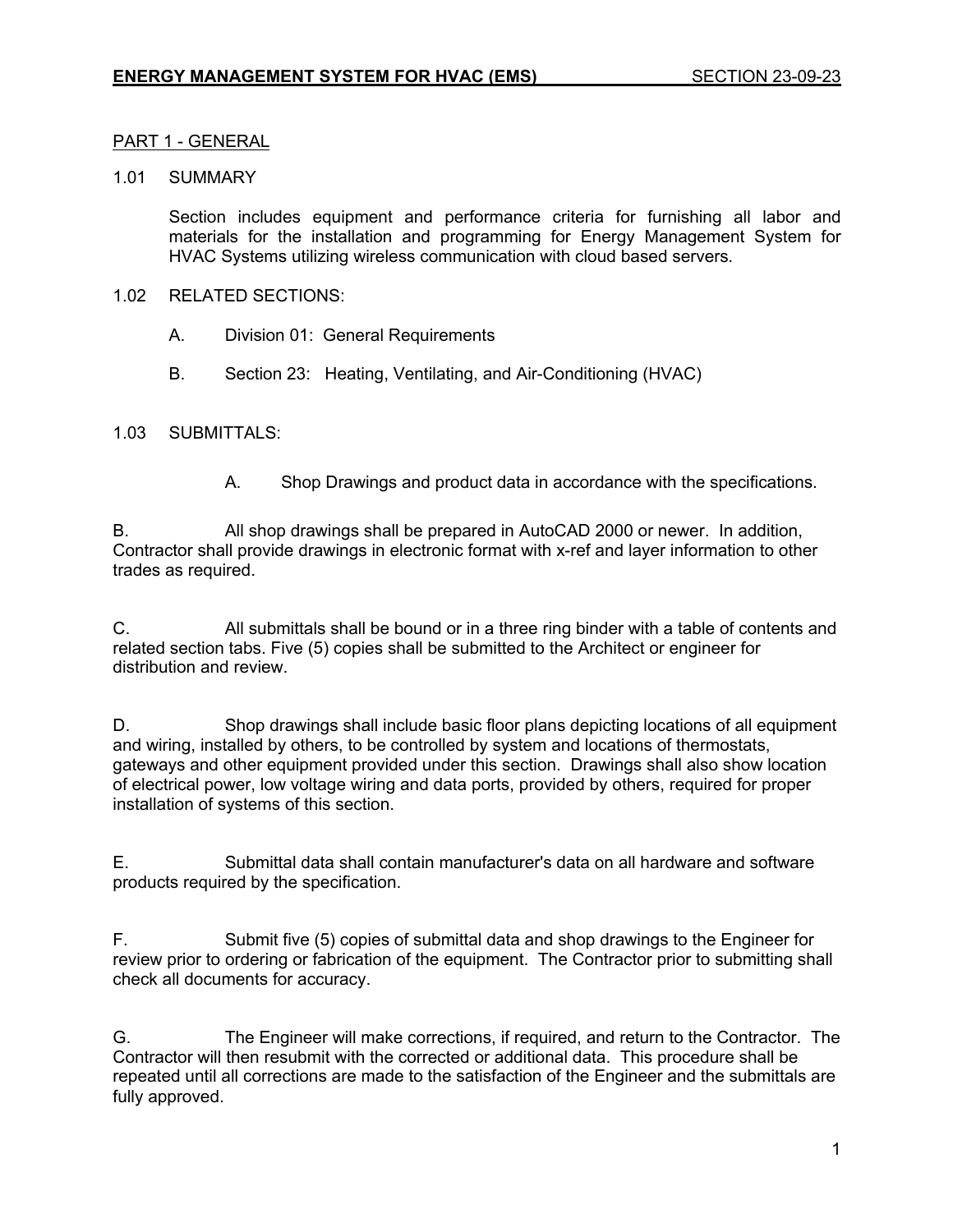### 1.04 SCOPE OF WORK

A. Except as otherwise noted, the control system shall consist of all thermostats, and gateways to fill the intent of the specification and provide for a complete and operable system.

B. The EMS contractor shall review and study existing building/site conditions where applicable and all new construction drawings for the project including HVAC drawings and the entire project specifications to familiarize themselves with the equipment and system operation prior to prior to bidding and submittal of a bid/price and notify the owner immediately of any conflicts between the project and the scope of work of this section, including work to be completed by others.

C. All equipment and installation of control devices associated with the equipment listed below shall be provided under this Contractor.

D. When the EMS system is fully installed and operational, the EMS Contractor will make themselves available to meet with the designated representatives of the owner to review the as-installed condition of the system. At that time, the EMS contractor shall demonstrate the operation of the system and prove that it complies with the intent of the drawings and specifications.

E. The Contractor shall furnish and install a complete EMS control system including all necessary hardware and all operating and applications software necessary to perform the control sequences of operation as called for in this specification. Provide and Install EMS controls for the HVAC Equipment as noted on the drawings:

F. Provide technical support necessary for commissioning of system in coordination with the HVAC Contractor, Balancing Contractor and the owner's team.

G. Contractor shall provide one training session in the operation of the system, for owner's personnel.

H. All work performed under this section of the specifications will be in compliance with all codes and regulations as mandated by the authority having jurisdiction.

# 1.05 SYSTEM DESCRIPTION

A. The Energy Management System (EMS) shall consist of thermostats, gateways and related accessories as indicated below and all related programming for a complete and fully operational web based management system using a cloud server program complying with the following specifications.

The entire Energy Management Solution (EMS) shall include a network of commercial Internet programmable thermostats which use IEEE 802.15.4 mesh wireless communication protocol to reach a Wireless Gateway (WG). The WG must connect to the owner's wide area network (WAN) over a TCP/IP connection. Access and control of EMS is through a web based management tool which sits on a cloud server and must be accessible either locally or remotely via the Internet.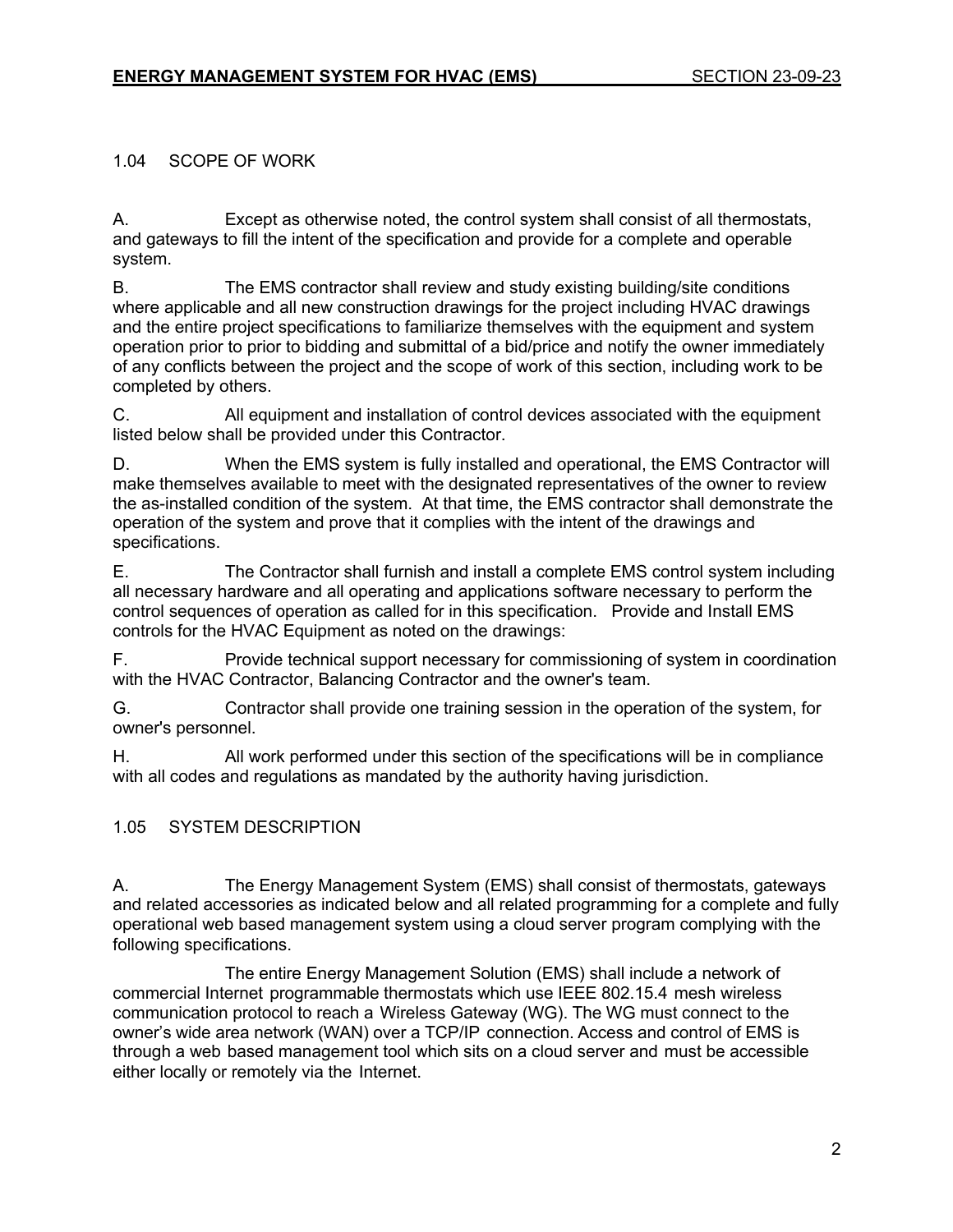### 1.06 WORK BY OTHERS

A. The EMS Contractor shall coordinate with other contractors prior to performing the work on this project and cooperate as necessary to achieve a complete and neat installation. To that end, each contractor shall consult the drawings and specifications for all trades to determine the nature and extent of others' work prior to fabrication and installation. The owner's representative shall be immediately notified if an area of conflict occurs between trades prior to fabrication and installation. EMS Contractor shall provide field supervision to the Mechanical Contractor for pre-installation of control components.

B. Low voltage thermostat wiring between equipment and thermostat locations shall be furnished and installed by others. Unless noted otherwise all new low voltage wiring shall be multiple conductor thermostat wiring (wire count as indicated in Thermostat Manufacture's installation instructions) installed per owner's specifications. (Wiring in existing installations shall be minimum 3 conductor / 24 gauge wires per EMS manufacturer's standard specifications, multiple c conductor/24 gauge thermostat wiring preferred - see Installation Instructions for specific conductor counts depending on heating and cooling modes of existing equipment.)

- C. Related work provided by others:
	- 1. 110 V outlets shall be provided within 5 feet of each gateway location.
	- 2. 1 Data port shall be provided within 10 feet of each gateway location.
- D. Equipment start-up and servicing

# 1.07 CODE COMPLIANCE

- A. Provide EMS components and ancillary equipment which are code compliant.
- C. All wiring shall conform to the National Electrical Code.
- B. All products of the EMS shall reside with the following agency approvals.
	- 1. California 2013 Title 24 Compliant.

2. California Energy Commission Occupant Control Smart Thermostat (OCST) certified.

3. OpenADR2.0 certified.

# 1.09 SYSTEM STARTUP & COMMISSIONING

A. Each EMS component in the system shall be tested for both hardware and software functionality. In addition, each mechanical and electrical system under control of the EMS will be tested against the appropriate sequence of operation specified herein. Successful completion of the system test shall constitute the beginning of the warranty period. A written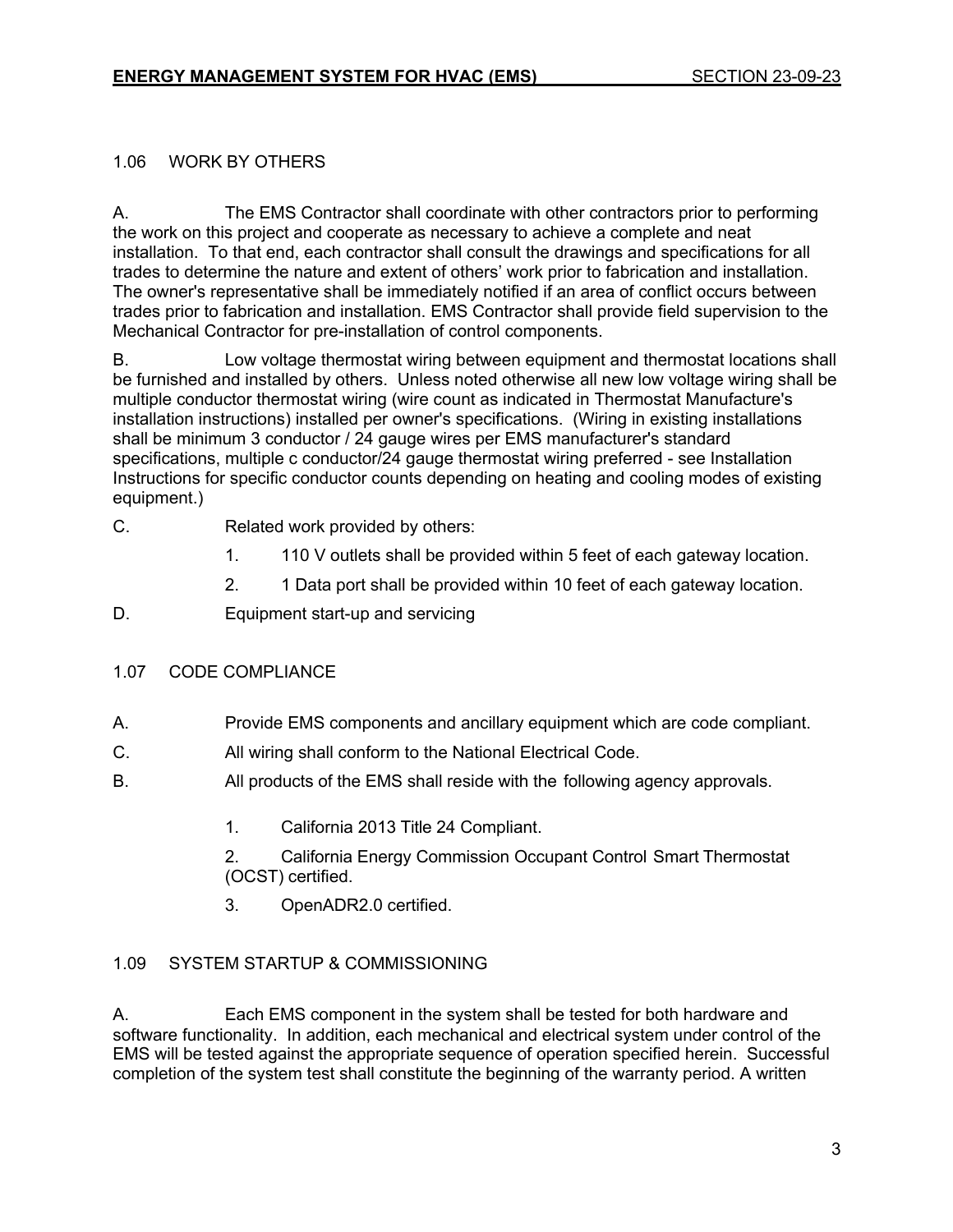report will be submitted to the owner indicating that the installed system functions in accordance with the plans and specifications.

B. The EMS Contractor shall provide all manpower and engineering services required to assist the HVAC Contractor and Balancing Contractor in testing, adjusting, and balancing all systems in the building. The EMS Contractor shall have a trained technician available on request during the balancing of the systems. The EMS Contractor shall coordinate all requirements to provide a complete air balance with the Balancing Contractor and shall include all labor and materials in his contract to assist with functional testing of system as it relates to EMS.

# 1.10 TRAINING

A. The EMS Contractor shall provide training for two (2) owner's representatives and/or maintenance personnel. The EMS Contractor shall provide on-site training to the District's representative(s) and maintenance personnel per the following description:

- B. On-site training shall consist of a minimum of (1) hours, as indicated above of hands-on instruction geared at the operation and maintenance of the systems. The curriculum shall include
	- 1. System Overview
	- 2. System Software and Operation
	- 3. System access
	- 4. Software features overview
	- 5. Changing set points and other attributes
	- 6. Scheduling
	- 7. Editing programmed variables
	- 8. Displaying color graphics
	- 9. Running reports
	- 10. Workstation maintenance
	- 11. Application programming
	- 12. Operational sequences including start-up, shutdown, adjusting and balancing.
	- 13. Equipment maintenance

# 1.11 OPERATING AND MAINTENANCE MANUALS

A. The operation and maintenance manuals shall contain all information necessary for the operation, maintenance, replacement, installation, and parts procurement for the entire EMS. This documentation shall include specific part numbers.

B. Following project completion and testing, the EMS contractor will submit as-built documentation reflecting the exact installation of the system.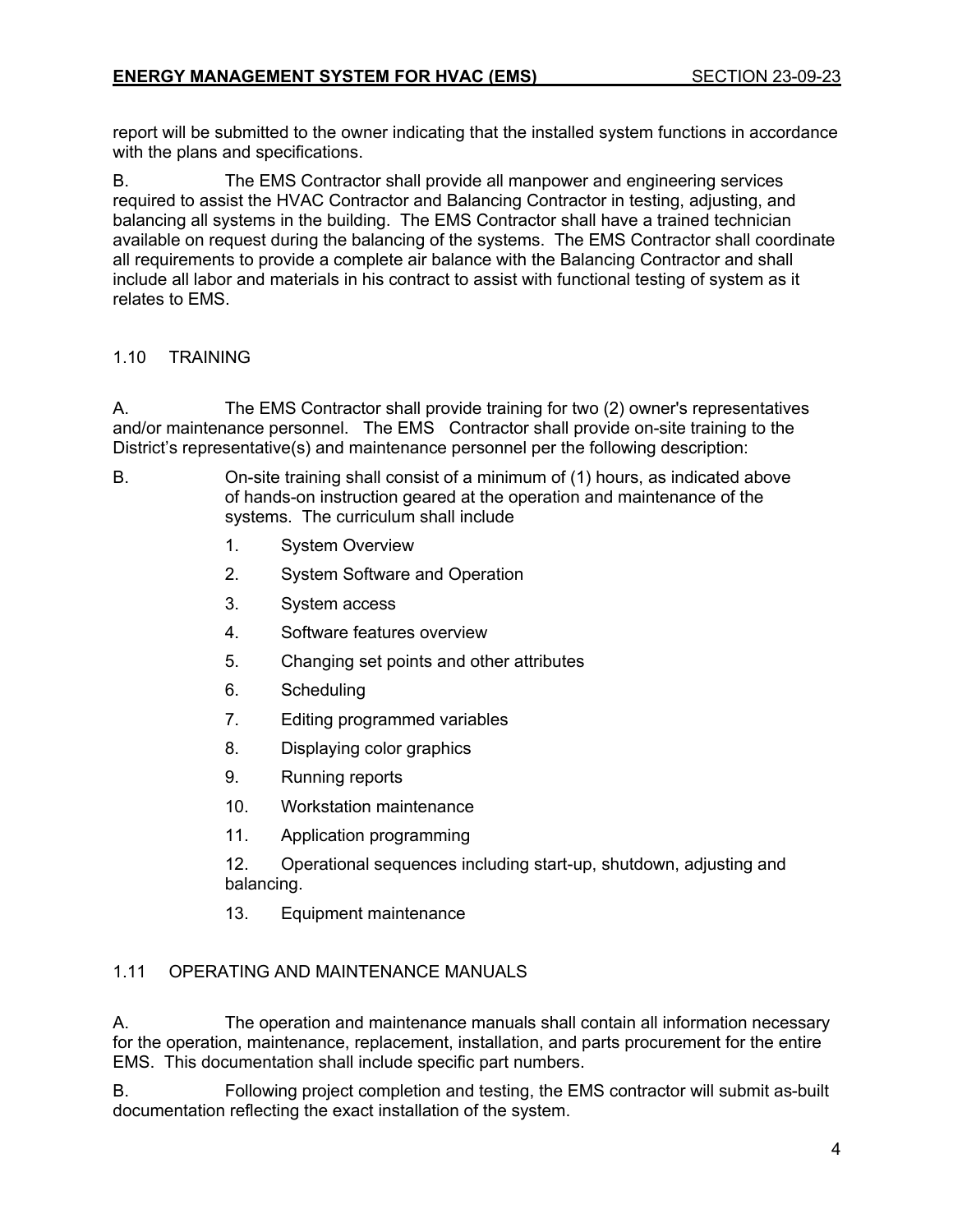### 1.12 WARRANTY

A. The EMS contractor shall warrant the system for 12 months after system acceptance and beneficial use by the District. During the warranty period, the EMS contractor shall be responsible for all necessary revisions to the software as required to provide a complete and workable system consistent with the letter and intent of the Sequence of Operation section of the specification. EMS equipment shall be warranted for a period of 5 years from the time of system acceptance.

B. Warranty of equipment is limited to replacement of defective products.

### PART 2 - PRODUCTS

2.01 Acceptable Manufacturers

A. Unless noted otherwise, all products shall be of a single manufacturer. The standard of design and quality shall be products as manufactured by Pelican Wireless Systems,

B. Products of other manufacturers will be considered for acceptance provided they equal or exceed the material requirements and functional requirements of the specified product. A request for Architect/Engineer's approval must be submitted with complete technical data to allow for proper evaluation. All materials for evaluation must be received by Project Manager at least 10 days prior to bid due date.

### 2.01 WIRELESS GATEWAY(WG)

A. A single WG shall be capable of providing communication between a dedicated cloud server using TCP/IP and the on-site Internet Programmable Thermostats using the IEEE 802.15.4 wireless communication protocol. Additional WGs can be used for a single site, but each WG must meet or exceed these requirements

- B. The WG must provide the following hardware features as a minimum:
	- 1. Single Ethernet Port.
	- 2. One micro-USB 5VDC power input.
	- 3. 2.4 GHz IEEE std. 802.15.4 built-in communication processor.

C. The WG shall provide the communication link between the entire system and a cloud based server. Communication with cloud server shall be secured using AES (Advanced Encryption Standard).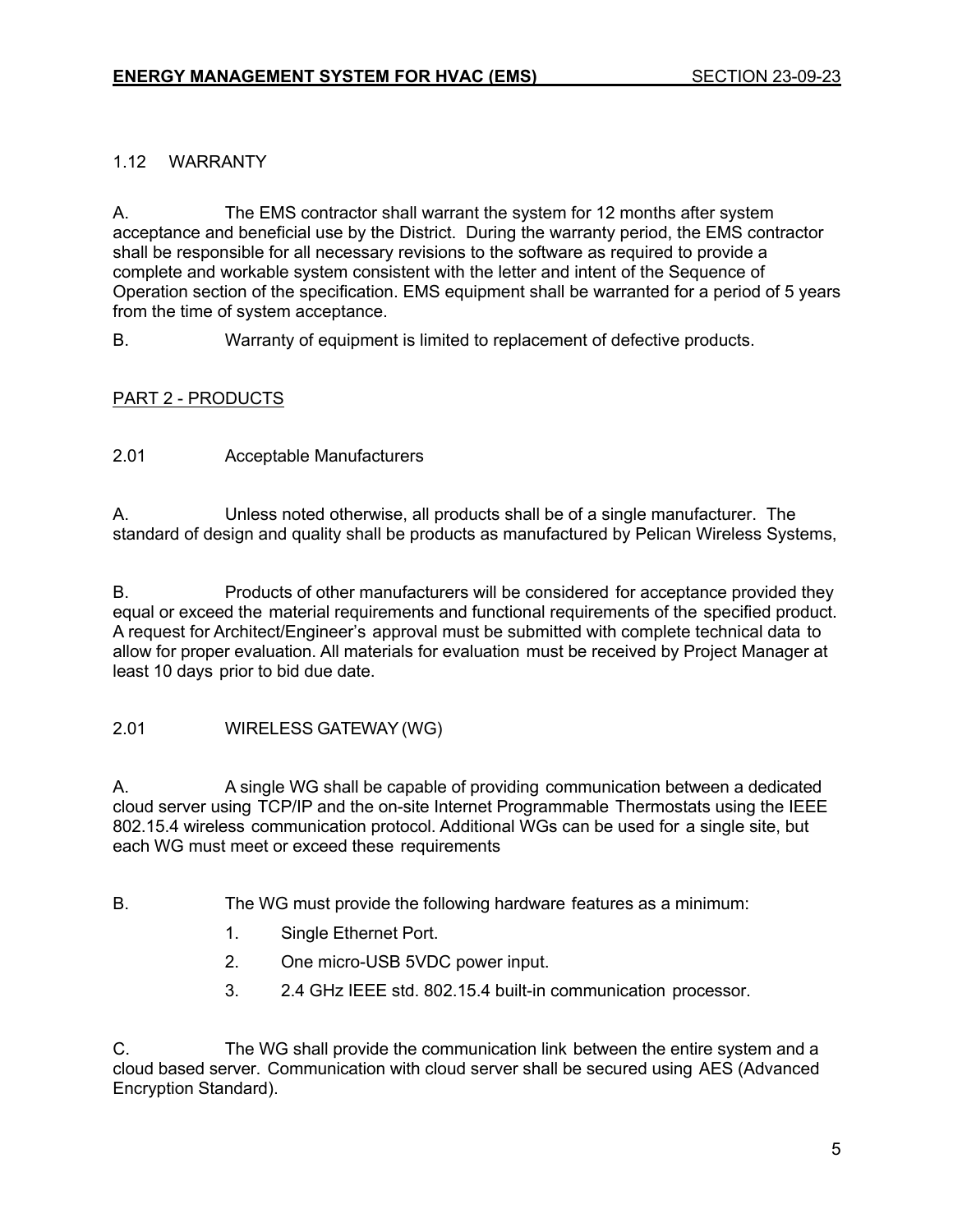D. The WG shall be able to support 2000 Internet Programmable Thermostats.

2.02 INTERNET PROGRAMMABLE THERMOSTAT (IPT)

A. Internet Programmable Thermostat shall be a wireless communicating commercial programmable thermostat that uses IEEE 802.15.4 for networking communication and a wiring terminal block for controlling a single zone HVAC unit.

- B. The IPT shall provide a keypad for setting:
- 1. Temperature Set points.
- 2. System Mode (Heat, Cool, Auto, Off).
- 3. Fan Mode (Auto, On).
- 4. Light Button.

C. The IPT shall include a wiring terminal for controlling a single zone HVAC unit. The wiring terminal must be able to be removed from the IPT for installations where only 3 wires exist or are available between where the IPT will be placed and its connection with the HVAC unit it will be controlling. Over these 3-wires the thermostat must still be able to control the HVAC unit based on these specifications.

D. The IPT must be configurable using a Web Based App. No thermostat configuration, other than setting the IPT to Conventional, Heat Pump - O, or Heat Pump -B, shall be done at the thermostat. Web based Configuration Setting options shall include:

- 1. Naming the thermostat
- 2. Grouping multiple thermostats.
- 3. Heat Pump or Conventional system setting.
- 4. If Heat Pump; reversing valve O or B setting.
- 5. Cycles Per Hour (1 6).
- 6. Anticipation Degrees (0˚F 0.5˚F)
- 7. Calibration Degrees (2.0˚F -2.0˚F)
- 8. Heat Stages (0 2)
- 9. If Heat Pump; Aux Heat (Disabled and/or Enabled Option)
- 10. Cool Stages (0 2)
- 11. Fan Stages (1 2)
- 12. Fan Circulation Minutes Per Hour.
- 13. Temperature Display (Fahrenheit or Celsius)
- 14. Heat Range Temperature Setting Limitation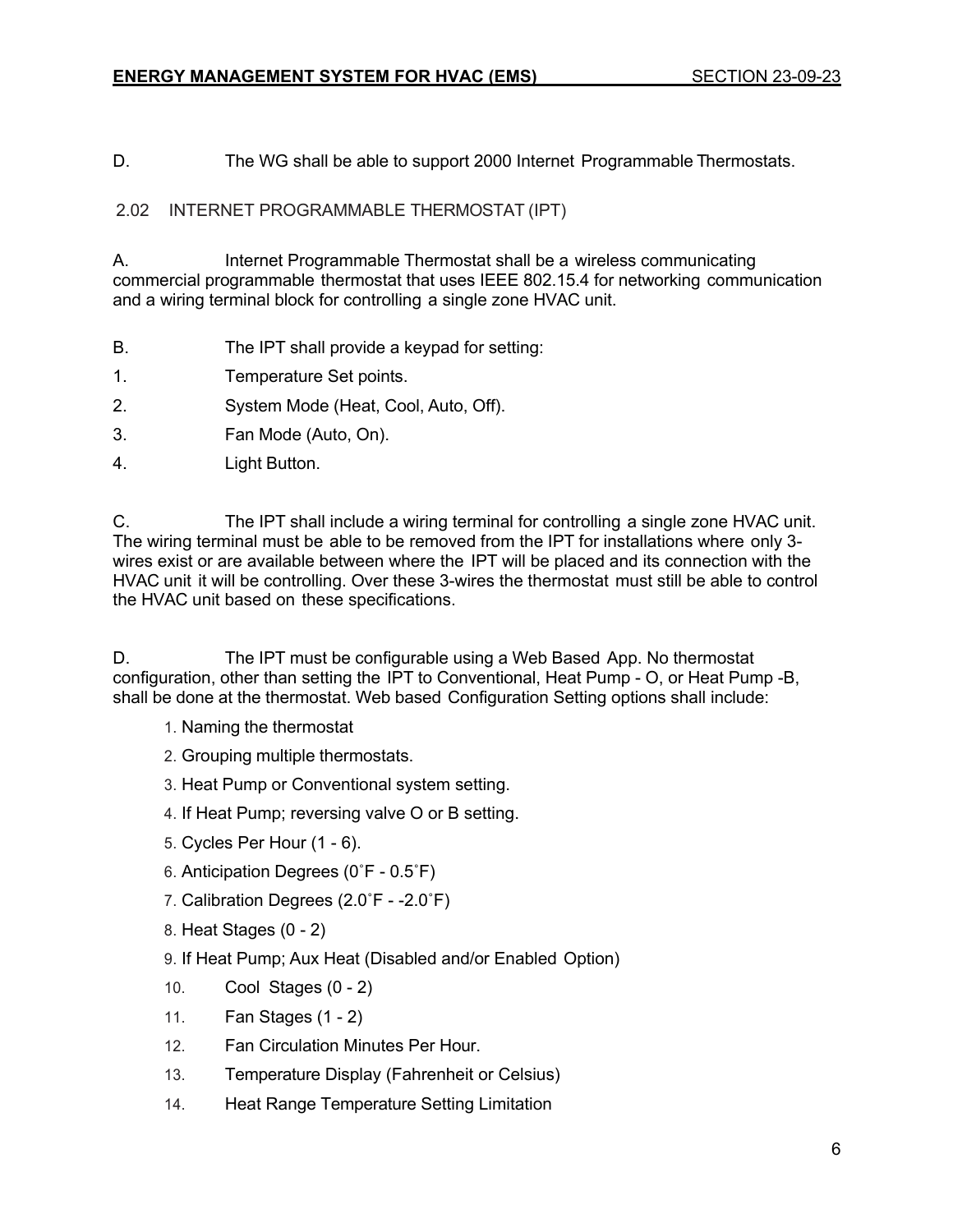### **ENERGY MANAGEMENT SYSTEM FOR HVAC (EMS) SECTION 23-09-23**

- 15. Cool Range Temperature Setting Limitation
- 16. Ability to disable and enable Keypad Control through schedule.
- 17. Heat consumption (kw, btu, ton, or watt)
- 17. Cool consumption (kw, btu, ton, or watt)
- 18. Notification Sensitivity (High, Medium, Low)
- 19. Alarm of exceeding temperature based on a Safe Range
- 20. Schedule set times (2, 3, 4, or Variable).
- E. IPT settings and control through the Web Base App shall be in real-time and include:
	- 1. Space Temperature
	- 2. System Mode (Heat, Cool, Auto, Off).
	- 3. Fan Mode (Auto, On).
	- 4. Current set point.
	- 5. Relay status (Heat/Cool and Fan).
	- 6. Historical Trend Graphs.
	- 7. Scheduling
	- 8. Lock and Unlock Entire Thermostat's Keypad
	- 9. Lock and Unlock the Thermostat's Fan Mode setting Only

# 2.03. WEB BASED GRAPHICAL USER INTERFACE

- A. The Web Based App (WBA) shall be able to run on any PC that uses Safari, Chrome, Firefox, or any other web browser that meets these browsers' functionality.
- B. The WBA Platform shall be able to run on any Internet Accessible Smartphone and/or Tablet that has a Web Browser compatible with HTML5.
- C. The WBA shall allow up to a minimum of 100 simultaneous users/clients to access the Energy Management System.
- D. The Web Based client shall support at a minimum, the following functions:
	- 1. User log-on identification and password shall be required.
	- 2. HTML programming shall not be required to display any graphics or data on the Web page.
	- 3. Storage of data shall reside within the cloud server and shall not sit within the client's computer or device. EMS that requires data storage on a client computer or an on-site server is not acceptable.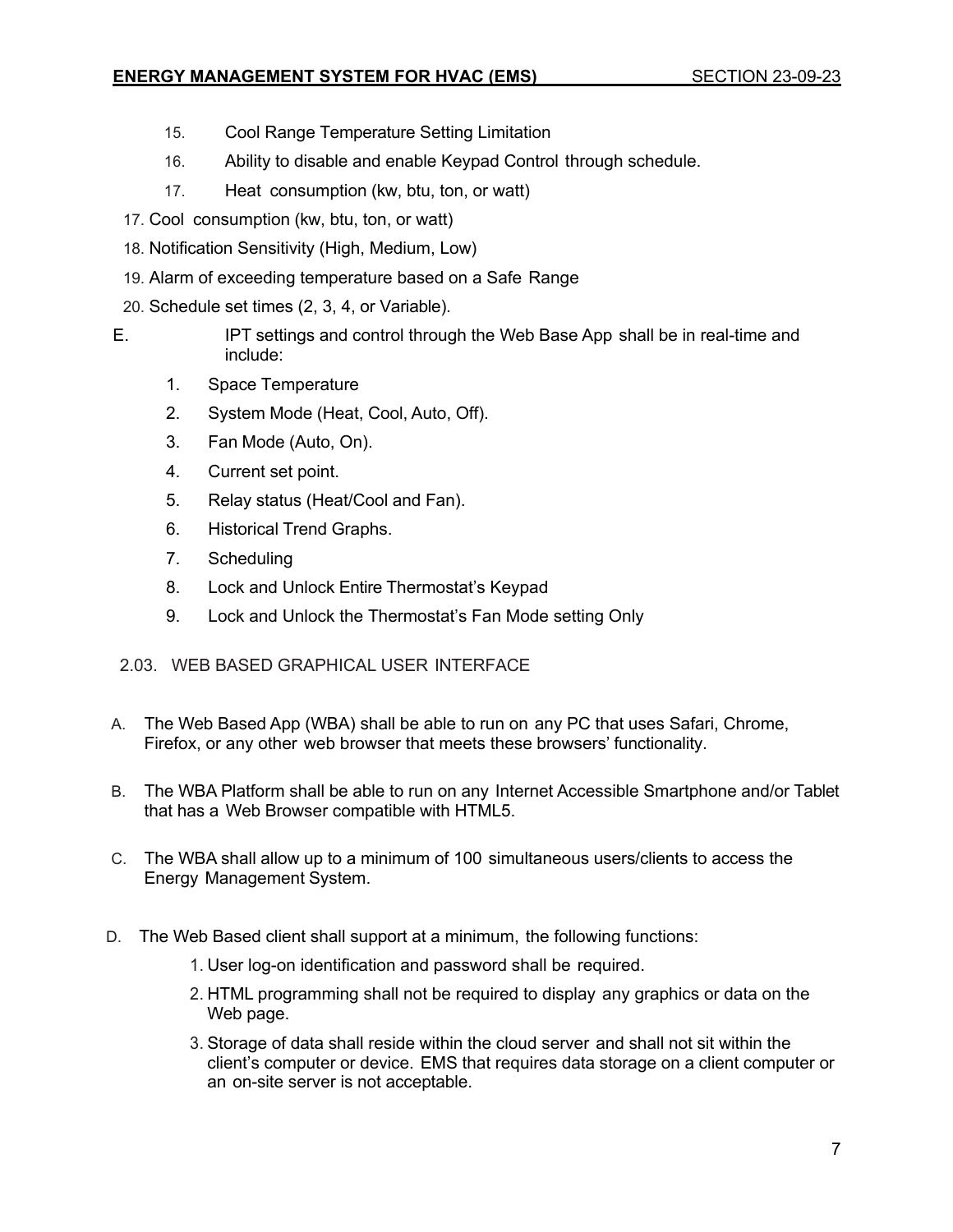- 4. Users shall have administrator and user definable access privileges.
- 5. OpenAPI interface with XML data output.
- E. Schedules:
	- 1. The WBA shall provide user with access to setting Internet Programmable Thermostat (IPT) schedules. Up to 12 schedule periods per day shall be available for each IPT.
	- 2. Schedules shall be available as Weekly (7-day), Daily, or Weekday/Weekend (5-2).
	- 3. The WBA shall provide the user the ability to:
		- a. View Schedules.
		- b. Add/Modify Schedules.
		- c. Assign Thermostat to a Group Schedule.
		- d. Delete Schedules.
- F. Trending
	- 1. The WBA shall provide real-time trend information on:
		- a. Each IPT's space temperature.
		- b. Each IPT's temperature set points.
		- c. Each IPT's current call; heat, cool, and/or fan.
		- d. Each IEE's call for economization
	- 2. The WBA shall be able to record and provide at least two years of past trend data for every thermostat in the wireless network. Trend data shall include:
		- a. space temperature; with resolution of every 1/10th of a degree Fahrenheit.
		- b. IPT's temperature set points.
		- c. indication of whether the thermostat was calling for; heat, cool, and/or fan.
- 3. Trend data shall be viewable on the WBS
- G. Alarm Notifications
	- 1. The WBA shall provide automatic alarming functionally based on real-time monitoring of at least:
		- a. space temperature and temperature change.
		- b. IPT's temperature set points.
		- c. IPT's current call; heat, cool, and/or fan.
	- 2. The WBA shall be able to provide a user with the ability to:
		- a. View Alarms.
		- b. Set Alarm Notification sensitivity level to High, Medium, or Low.
		- c. Delete Alarms.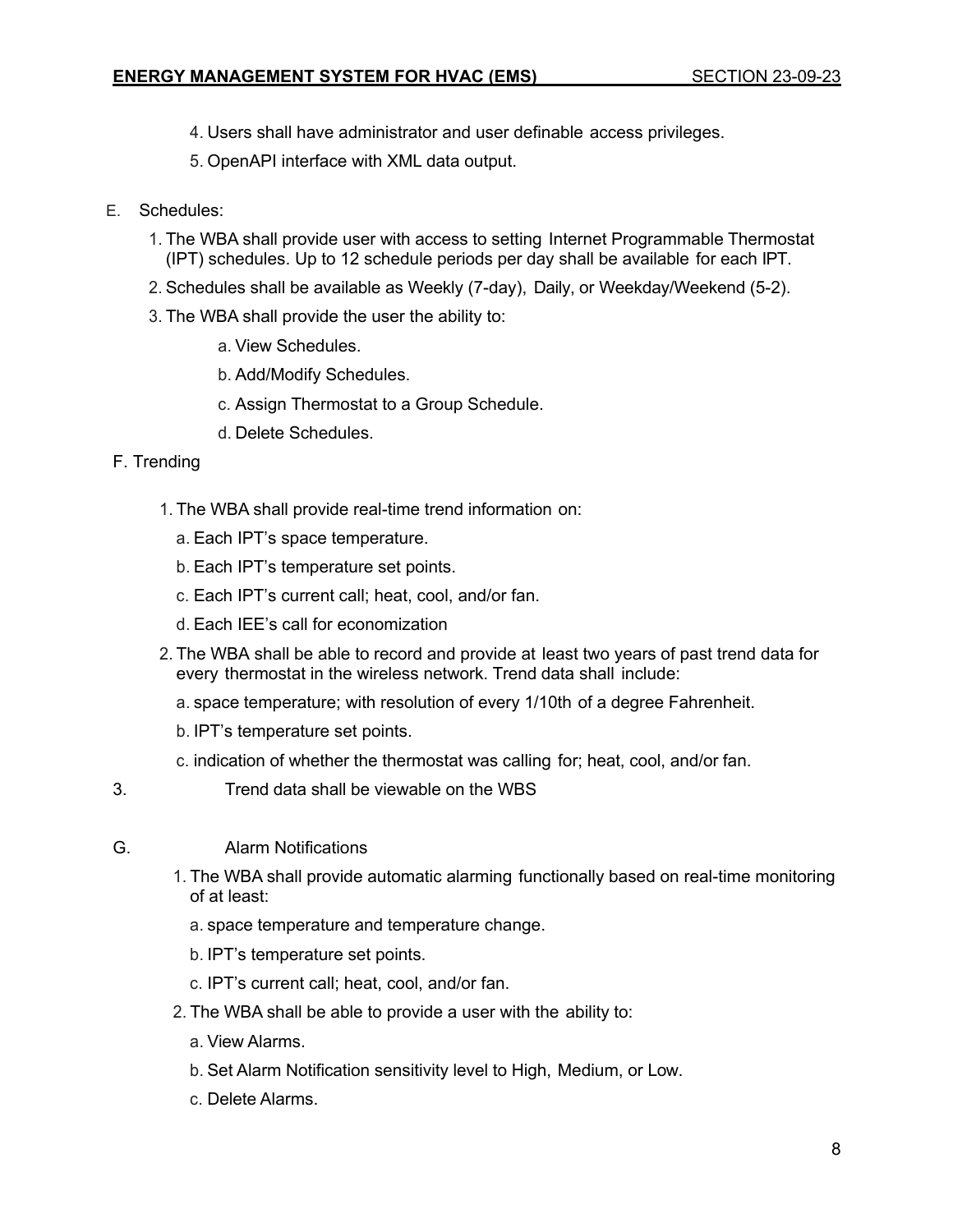- 3. Alarms shall be able to be sent via email and/or text message to up to 100 or more clients.
- H. Consumption Usage
	- 1. The WBA shall be able to calculate and graphically display the consumption of running a single zone HVAC unit based on a user defined HVAC unit heat and/or cool consumption rate multiplied by the thermostat heat/cool call time.
	- 2. The WBA shall be able to calculate and graphically display the cost of consumption of running a single zone HVAC unit based on taking a user defined HVAC unit heat and/or cool consumption and multiplying that by the client defined cost per kw and/or therm.
	- 3. The WBA shall be able to display consumption usage for a single thermostat, multiple thermostats at a single time, or all the thermostats in the EMS.
	- 4. The WBA shall be able to record and display up to at least two years of consumption usage information.
- 2.04. Wired Remote Temperature Sensors and Digital Alarm Input
	- A. Input Temperature Sensor (ITS).
		- a. The ITS shall connect to the Internet Programmable Thermostat over 3-wires.
		- b. ITS shall provide at least one external 10K Type II thermistor temperature sensor input.
		- c. Web Based App shall be able to record and provide at least two years of past temperature data for ITS.
		- d. The trend data shall be viewable on the WBA.
		- e. ITS must be accurate to ±1.0̊F
		- f. ITS must be able to be installed up to 500' away from IPT using standard thermostat wiring.
- 2.05. Internet Enabled Economizer (IEE)
	- a. The IEE shall connect to the Internet Programmable Thermostat (ITS) with ONLY 3-wires. No additional wiring must be required between the IEE and the ITS to gain complete Title 24 compliant economization control.
	- b. IEE shall provide up to three 10K Type II external thermistor temperature sensor input.
	- c. Web Based App shall be able to record and provide at least two years of past data for IEE. Data must represent historical representations of:
		- a. Calls for Economization
		- b. Outside Air Damper Position
		- c. Supply and Outside Air Temperature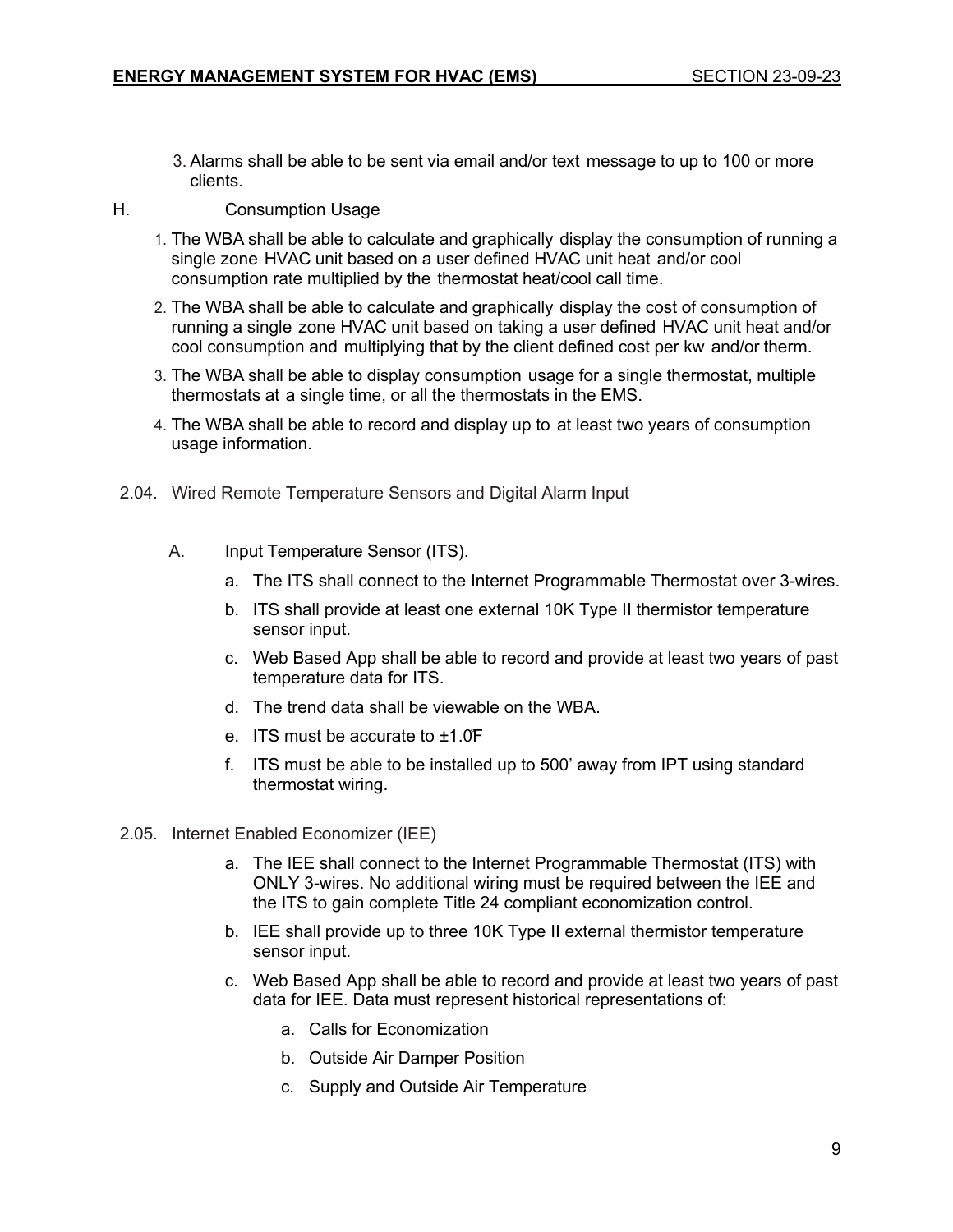- d. The trend data shall be viewable on the WBA.
- e. IEE must be able to send California Title 24 Fault and Diagnostics codes to the WBA, email addresses, and or text messages.
- f. IEE must be able to be installed up to 500' away from IPT using standard thermostat wiring.
- g. IEE must have a settable 0-10VDC output for Outside Air Damper Actuator control.
- h. IEE must have a settable 0-10VDC output for Variable Frequency Drive (VFD) control.
	- a. IEE must be configurable for different VFD speeds based on calls for cold, heat, and ventilation.
- i. IEE must have a 0-10VDC input for Outside Air Damper Position Feedback.

2.06. Wireless Proximity Sensors

- A. Wireless Proximity Sensor (WPS).
	- a. The WPS shall connect with the Internet Programmable Thermostat over the 802.15.4 wireless network.
	- b. WPS shall be powered by 2 AA batteries or equivalent.
	- c. WPS must be able to be used for either:
		- i. Accepting a motion sensor's 2-wire dry contact output.
			- 1. The WPS shall be able to notify an Internet Programmable Thermostat if a motion sensor's dry contact is in either the open or closed position.
			- 2. Dry contact open positions will indicate that the space is occupied and the IPT must be able to automatically setback its temperature setting by a range of 0̊F - 10̊F or OFF.
			- 3. Dry contact closed position will indicate that the space is unoccupied and set the temperature to a comfort setting when the space is occupied.
			- 4. Setback settings and comfort settings must be settable through the Internet Programmable Thermostat's schedule through the Web Based App (cannot be settable at thermostat).
			- 5. Web Based App must be able to display when a space is "Unoccupied".
		- ii. Detecting if a Window OR Door is Opened or Closed.
			- 1. The WPS must have a built-in magnetic sensor and come with a magnet that can be installed on a door OR window.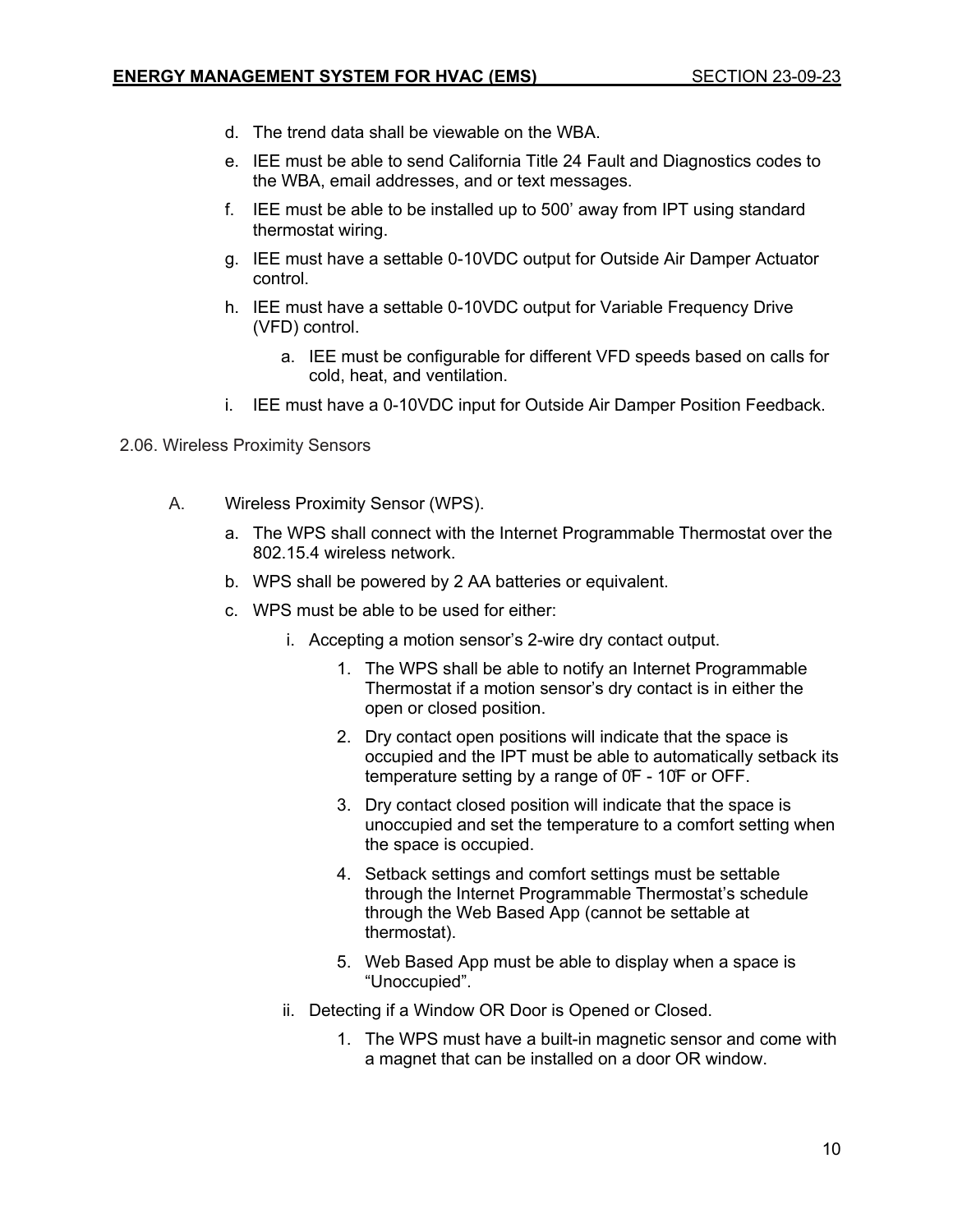- 2. The WPS must be able to notify an Internet Programmable Thermostat if the door is open and the IPT must automatically turn to the OFF position.
- 3. The WPS must be able to notify an Internet Programmable Thermostat if the door is closed and the IPT must automatically return to its last temperature and system settings.
- 4. Web Based App must be able to display when the Door OR Window is Open and must be able to be set to indicate "Door" or "Window".
- d. Web Based App shall be able to notify if the WPS batteries are low and record and provide at least two years of past history on occupancy and/or door/window status for each space a WPS is installed in.
- e. The trend data shall be viewable on the Web Based App.
- f. Internet Programmable Thermostat must be able to connect with at least 8 WPS, each WPS must have a unique serial number and each WPS shall be settable, through the Web Based App, as either a motion sensor input or as a door/window sensor.

# PART 3 – EXECUTION

- 3.01 Contractor Responsibilities
- A. General
- 1. Installation of the Energy Management System shall be performed

by an approved Contractor. The Contractor shall certify all work as proper and complete. Under no circumstances shall the design, scheduling, coordination, programming, training, and warranty requirements for the project be delegated to a subcontractor without prior written approval of the owner.

- B. Demolition
	- 1. Remove controls which do not remain as part of the Energy Management System. The Owner will inform the Contractor of any equipment which is to be removed that will remain the property of the Owner. All other equipment which is removed will be disposed of by the Contractor.
- C. Access to Site
	- 1. Unless notified otherwise, entrance to building is restricted. No one will be permitted to enter the building unless their names have been cleared with the District or the District's Representative.
- D. Code Compliance
	- 1. All wiring shall be installed in accordance with all applicable electrical codes and will comply with equipment manufacturer's recommendations.
- E. Cleanup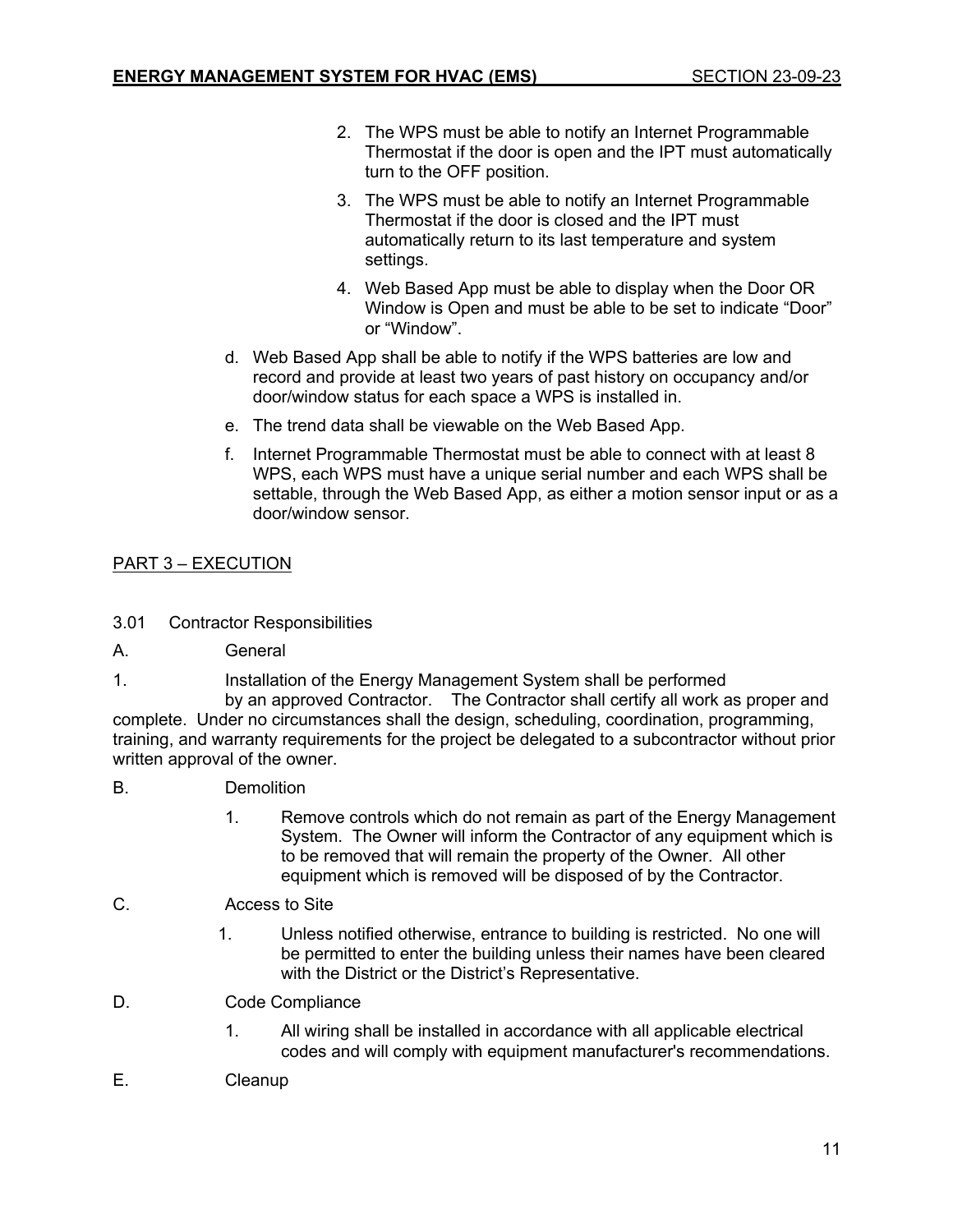1. At the completion of the work, all equipment pertinent to this contract shall be checked and thoroughly cleaned, and all other areas shall be cleaned around equipment provided under this contract.

### 3.02 Wiring, Conduit, and Cable

A. All control wires between HVAC units and thermostat locations to be furnished and installed by others. The EMS contractor shall not begin work on this contract until all wiring is installed to the satisfaction of the EMS contractor. The EMS contractor shall provide wiring between remote temperature sensors, TA1 and thermostats as required, unless noted otherwise in drawings or specifications.

### 3.03 Hardware Installation

### A. Installation Practices for Devices

1. All devices are to be mounted level/plumb and per the manufacturer's installation documentation.

### B. Identification

1. Identify all control wires with labeling tape or sleeves using either words, letters, or numbers that can be exactly cross-referenced with as-built drawings.

2. All field enclosures, other than controllers, shall be identified with a back lite nameplate. The lettering shall be in white against a black or blue background.

3. Junction box covers will be marked to indicate that they are a part of the EMS system.

4. All I/O field devices (except space sensors) that are not mounted within FIP's shall be identified with name plates.

- 5. All I/O field devices inside FIP's shall be labeled.
- C. Existing Controls.
	- 1. Existing controls are not to be reused. All EMS devices will be new.
- D. Control System Switch-over

1. The Contractor shall minimize control system downtime during switch-over. Sufficient installation mechanics will be on site so that the entire switch-over can be accomplished in a reasonable time frame.

E. Location

1. The location of sensors is per mechanical and architectural drawings.

2. Space humidity or temperature sensors will be mounted away from machinery generating heat, direct light and diffuser air streams.

3. If Input Temperature Sensor(s) (ITS) is used as Outdoor air sensor, Outdoor air sensors will be mounted on the north building face directly in